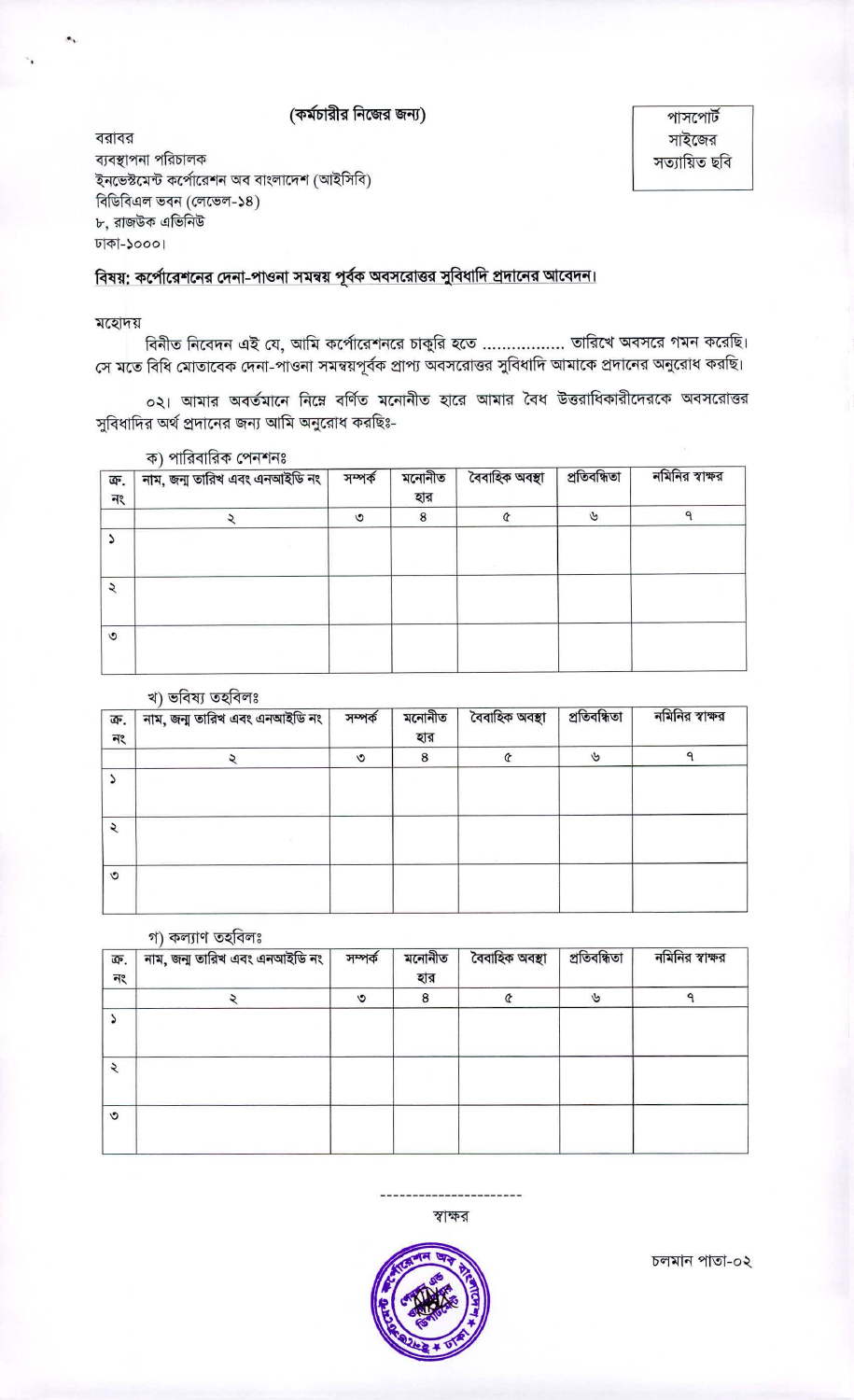### পাতা-০২

০৩। আমি এই চাকুরির কোন অংশ বিশেষের জন্য পুর্বে কোন অবসর ভাতা বা আনুতোষিক গ্রহণ করি নাই এবং ভবিষ্যতে এই আবেদন পত্র সম্পর্কে গৃহীত সিদ্ধান্ত উল্লেখ না করে কোন আবেদন করবো না।

০৪। অবসরোত্তর সুবিধাদি পরিশোধের পর যে কোন সময়ে অন্যত্র কোন আদায়যোগ্য অর্থের বিষয় গোচরীভূত হলে তা পারিবারিক অবসর ভাতা/নিজস্ব সম্পত্তি হতে আমি ও আমার উত্তরাধিকারী ফেরৎ প্রদান করতে বাধ্য থাকবো/থাকবে।

০৫। দেনা-পাওনা নিম্পত্তির পর যদি দেখা যায় যে অবসরোত্তর সুবিধাদি বাবদ প্রাপ্য অর্থের অতিরিক্ত অৰ্থ প্ৰদান করা হয়েছে তা হলে গৃহীত অতিরিক্ত অর্থ আমি ও আমার উত্তরাধিকারী ফেরৎ দিতে বাধ্য থাকবো/থাকবে।

০৬। নিম্নে আমার তিনটি নমুনা স্বাক্ষর সত্যায়িত করে দেয়া হলঃ-

| ক্র.<br>নং | পৰ্ণ<br>া নাম | স্বাক্ষর | সত্যায়নকারীর তারিখসহ<br>স্বাক্ষর এবং নামযুক্ত<br>সীলমোহর |
|------------|---------------|----------|-----------------------------------------------------------|
|            |               |          |                                                           |
|            |               |          |                                                           |
| ৩          |               |          |                                                           |

আপনার অনুগত

আবেদনকারীর স্বাক্ষর ও তারিখ

|                | পদবিঃ<br>শেষ কর্মস্থলঃ<br>মোবাইল নম্বরঃ<br>ই-মেইলঃ |
|----------------|----------------------------------------------------|
| বৰ্তমান ঠিকানা | স্থায়ী ঠিকানা                                     |
|                |                                                    |
|                |                                                    |
|                |                                                    |



নামঃ